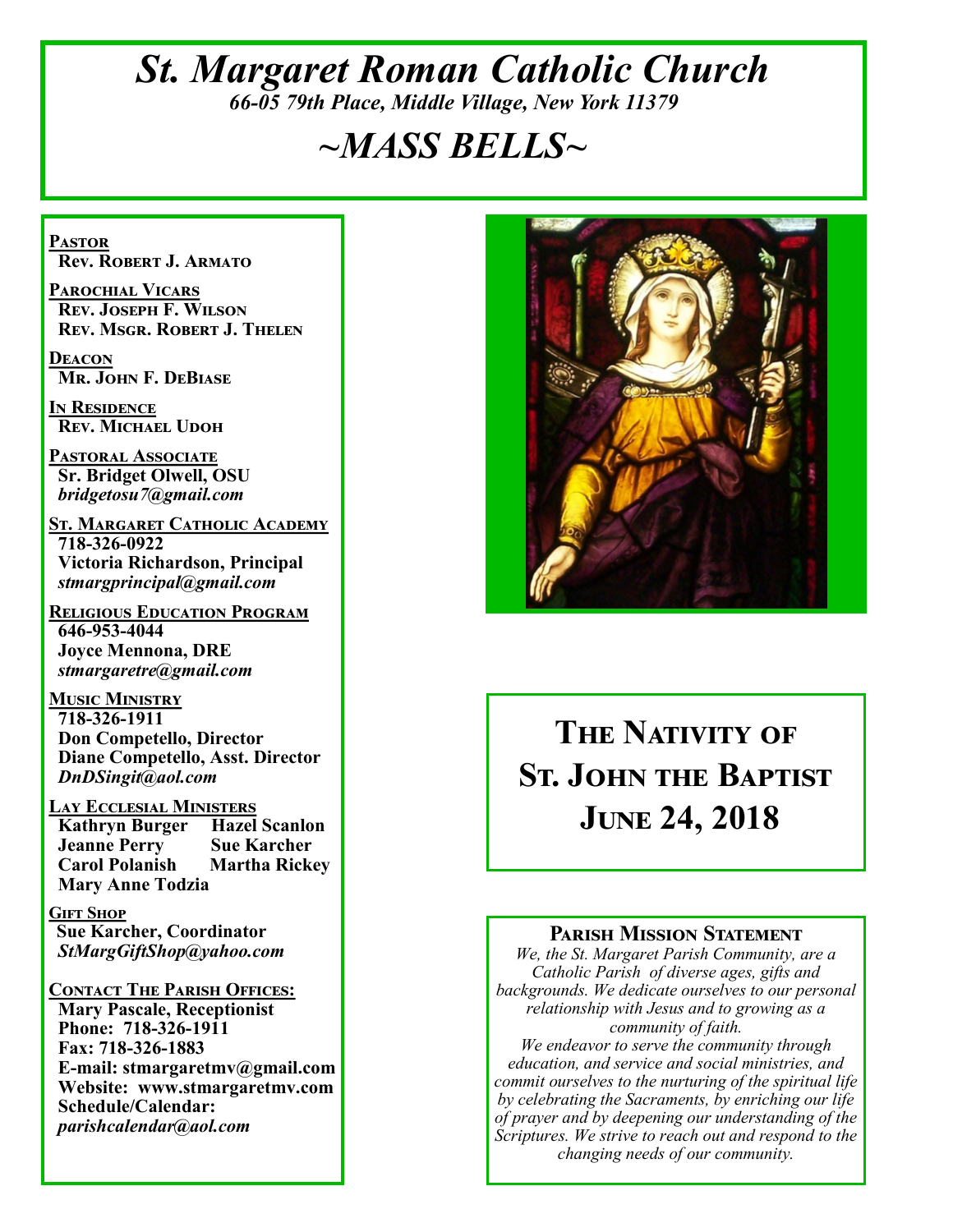## *MASSES FOR THE WEEK*

**SUN. JUNE 24 - THE NATIVITY OF ST. JOHN THE BAPTIST**<br>7:30 Ugo Falco

7:30 Ugo Falco 9:00 Vincenza, Mariano e Salvatore Palmeri/ Francesca Palazzolo/Lucia e Mariano Sottile/

10:30 Antonino Genna NOON Salvatore Fischetti

5:00PM People of the Parish

**MON. JUNE 25 - WEEKDAY**

7:00 Peter Radske (BIRTH) 9:00 John Mulligan

**TUE. JUNE 26 - WEEKDAY** 7:00 Mathias Gramer<br>9:00 Arthur Savarese

Arthur Savarese

**WED. JUNE 27 - ST. CYRIL**<br>7:00 **Carol Lenihan** 

7:00 Carol Lenihan<br>9:00 Jean & Edward 9:00 Jean & Edward Moskal

# **THU. JUNE 28 - ST. IRENAEUS**

- Dorothy Keehner
- 9:00 Frieda Wittine

#### **FRI. JUNE 29 - SAINTS PETER AND PAUL**

- 7:00 Alvaro Robinson Bracamonte
- 9:00 Jean Myers
- **SAT. JUNE 30 - THE FIRST MARTYRS OF THE HOLY ROMAN CHURCH**<br>8:00 COLLECTIVE: Giovanni &

9:00 COLLECTIVE: Giovanni & Mary Armato 5:00PM People of the Parish

**SUN. JULY 1 - THIRTEENTH SUNDAY IN ORDINARY TIME**<br>7:30 Ann Revnolds

Ann Reynolds

9:00 Francesca Palazzolo/Johnny Walsh/Dennis Warren/Giuseppe Catalano

10:30 Raymond Maurer, Sr.

NOON Julia & Frank Jacobovics

5:00PM William & Belle T. Kunz

## **VISITING MISSIONARY**

 We will take up a special collection next weekend in support of the foreign missions. Father Basani Kishore will speak at all the Masses.

## **THE RECTORY WILL BE CLOSED ON WEDNESDAY, JULY 4th MASS IS AT 9AM ONLY**

# **PARISH INFORMATION**

**If you're not registered, please visit the Rectory office, which is open from Monday through Friday, 9 am to noon and 1 pm to 7:30 pm.**

**CONFESSIONS** - Saturday, 4-4:45 pm or by appointment with a priest.

**NOVENA** to Our Lady of the Miraculous Medal Mondays after the 9am Mass.

**MORNING PRAYER** daily from Monday through Friday at 8:45 am.

**BAPTISMS** take place on the 1st and 3rd Sundays of the month. Please call the rectory for an appointment and to register your child.

**WEDDINGS MUST** be scheduled at least six months in advance by appointment with a priest or a deacon. Please call the rectory office. For marriage preparation information visit www.pre-cana.org.

**THE BEREAVEMENT GROUP** will continue to meet on the 1st and 3rd Thursday of the month at 10 am in the Convent meeting room.

**THE ENGLISH CHOIR** rehearses on Tuesday, at 7 pm in the Church. Tenors and baritones needed!

**IL CORO ITALIANO** prattica ogni Domenica prima della Messa Italiana.

**THE YOUTH CHOIR** rehearses on Thursday, from 6-7 pm in the Church. For more info, DnDsingit@aol.com

**BOY SCOUT TROOP #119** meets on Tuesdays from 7:15-9 pm in the Parish Hall. New members are welcome, age 10 1/2 & up. Call Mr. Krzewski, 718-894-4099.

**CUB PACK #119** meets on Mondays from 7-8:30 pm in the Parish Hall. New members welcome, age 6 to 10-1/2. Call Mr. Krzewski, 718-894-4099.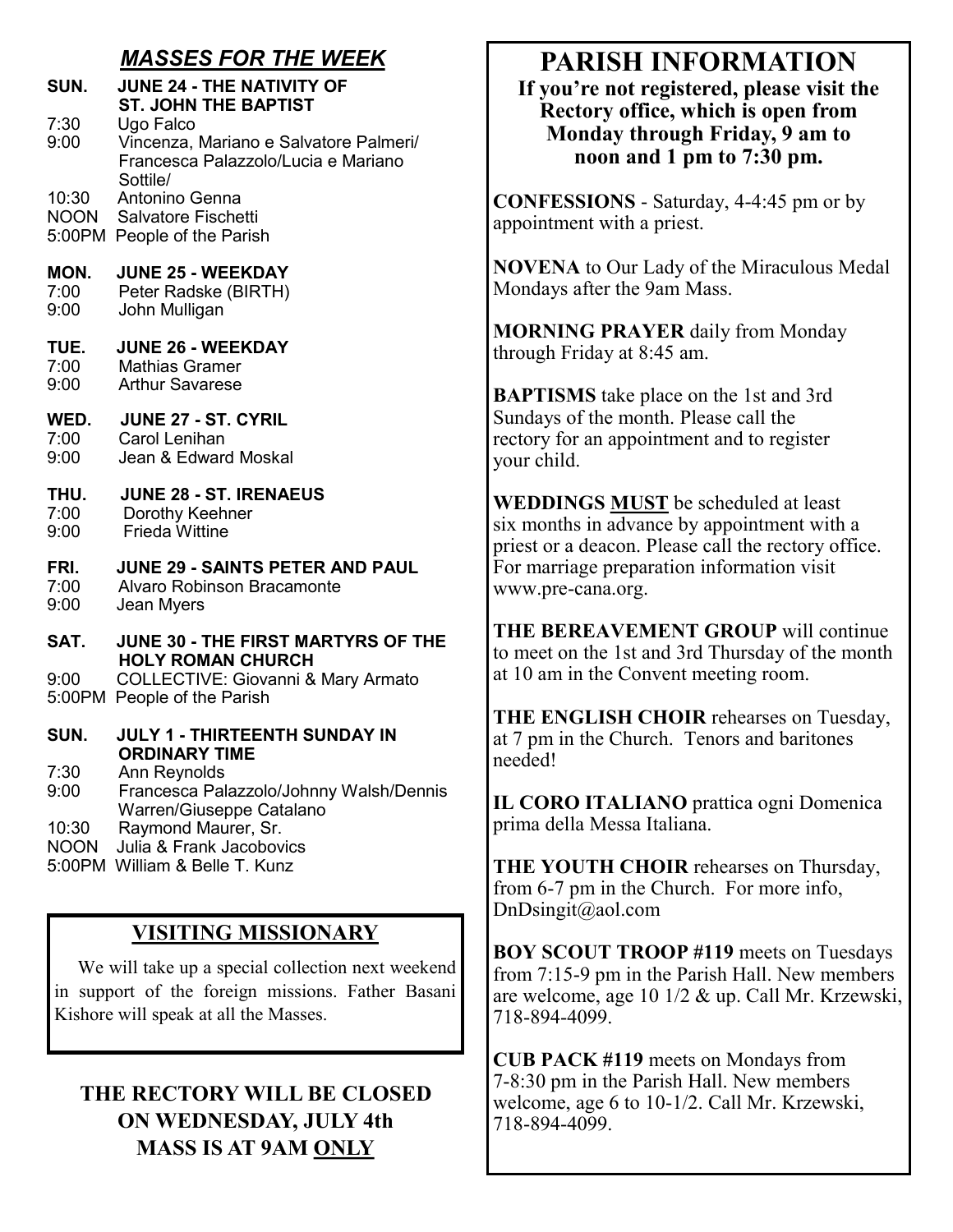# PLEASE PRAY FOR OUR SICK

Karen Guarascio, Connie Faccibene, Eileen Hinrichs, Linda Frazier, Cari Ann Falk-LoBello, Glen Falk, Ronald Frazier, John Downer, Robert Sabini, Lee Falk, Scott White, Baby McKinley Kelleher, Sean Harrison, Justin James Quirke, Elizabeth Ott, Marion Caracciola, Baby Keila Mary Champoli, The Ferrugio Family, Sandra Slattery, Richard Santangelo, Joseph Simon, James Taylor, James Leung, Dr. Joan Virostko, Alfie Poje, Margaret Cosentino, Ann Pompeo, Gloria Mojica, Larry Dumbra, Bob Marvin, Joseph O'Brien, Katie Bryzgornia, Daniel Fox, Domenica Millitello, Caterina D'Anna, Evelyn Mojica, Immaculate Marge D'Elia, Carol Arevalo, Jim O'Driscoll, Victoria Lippolis, Mary Rigovich, Matteo Sabini, Charles Schaaf, Alvaro Andres Gonzalez, Luis Sanchez, Mary Westman, Billy Gillespie, Salvatore Locascio, George McGarry, Cathie Greulich, Anthony Bruno Charles G. Krzewski, John Wert, Joseph Stubbs, Bob & Karen Schaefer

*The names will remain for 3 months, please call 718-326-1911 and ask for continued prayers.*

#### **Prayer Requests**

**Pray for vocations to the Priesthood and Religious Life. Please pray for our men and women from our Parish serving in the defense of our country: Lt. Col. Thomas Frohnhoefer Sgt. Robert A. Domenici** 



#### *WE RECALL OUR BELOVED DECEASED*

*Especially, Carmella Taormina, Charlene Flaherty, Vito Marino, Debra Manganiello, May they rest in Christ's Peace!*

## *MEMORIALS*

#### *WINE & HOST THIS WEEK*

*are offered in memory of The Gerald Collins Family at the request of Bob Weiner.* 

## *SANCTUARY LAMP & ALTAR CANDLES THIS WEEK*

*are offered in memory of Rose Lavaglia at the request of Gilda Fasolino.*

## **TODAY'S READINGS**

*The Nativity of St. John the Baptist*

Is 49:1-6; Ps139:1b-3, 3-14ab, 14c-15; Acts 13:22-16; Lk 1:57-66, 80

## **READINGS FOR THE WEEK**

| 2 Kgs 17:5-8, 13-15a, 18;<br>Ps 60:3, 4-5, 12-13; Mt 7:1-5                                                        |
|-------------------------------------------------------------------------------------------------------------------|
| 2 Kgs 19:9b-11, 14-21,<br>31-35a, 36; Ps 48:2-3ab,<br>3cd-4, 10-11; Mt 7:6, 12-14                                 |
| 2 Kgs 22:8-13; 23;1-3;<br>Ps 119:33, 34, 36, 37, 40;<br>Mt $7:15-20$                                              |
| 2 Kgs 24:8-17; Ps 79:1b-2,<br>3-5, 8, 9; Mt 7:21-29                                                               |
| Acts 12:1-11; Ps 34:2-3,<br>4-5, 6-7, 8-9; 2 Tm 4:6-8,<br>17-18; Mt 16: 13-19                                     |
| Lam 2:2, 10-14, 18-19;<br>Ps 74:1b-2, 3-5, 6-7,<br>20-21; Mt 8:5-17                                               |
| Wis 1:13-15; 2:23-24;<br>Ps 30:2, 4, 5-6, 11, 12, 13;<br>2 Cor 8:7, 9, 13-15;<br>Mk 5:21-43 or 5:21-24,<br>35b-43 |
|                                                                                                                   |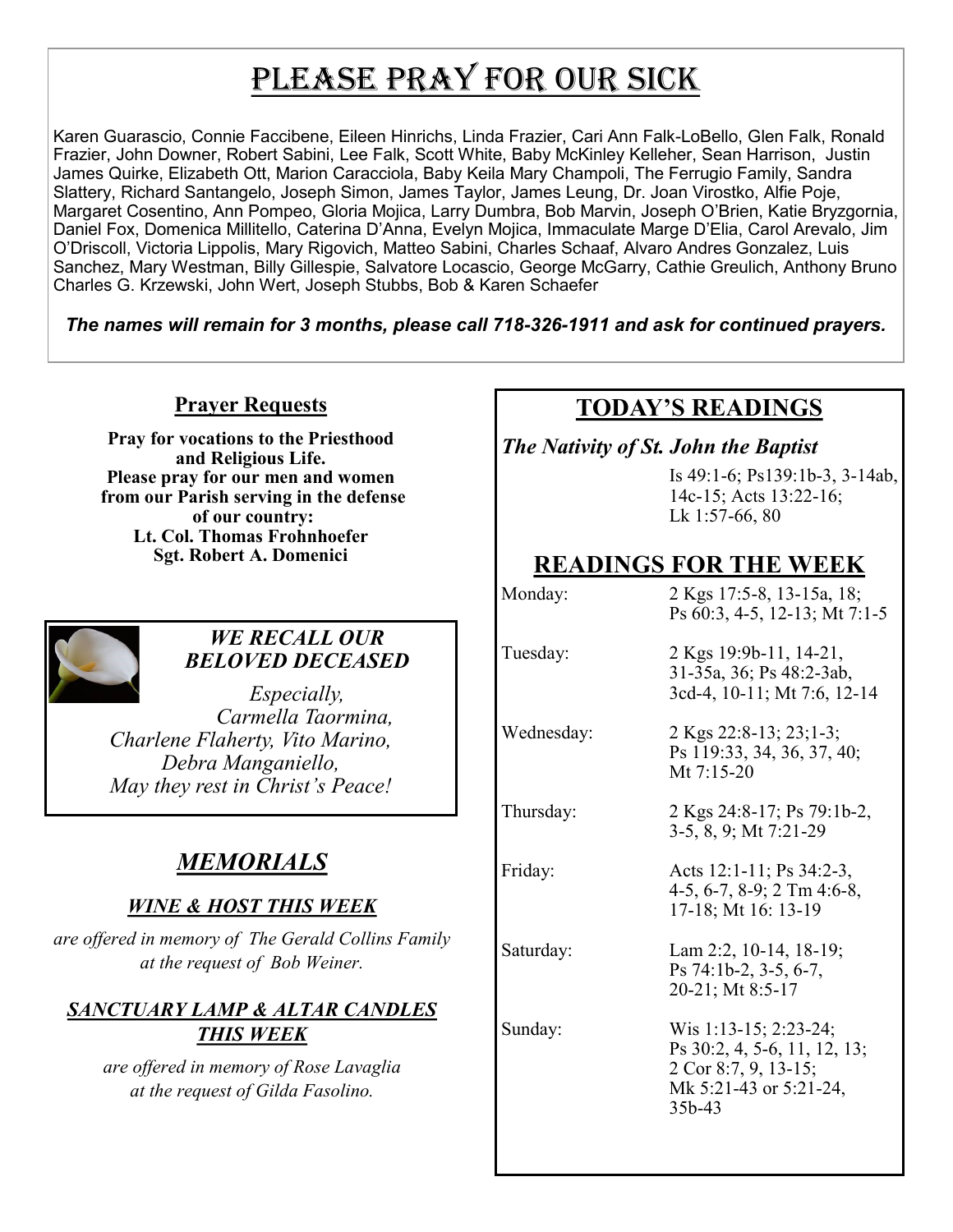#### **ANNUAL CATHOLIC APPEAL**

 Thanks to the **182 families** who have contributed toward the *2018 Annual Catholic Appeal!* We are now at **\$56,279 in pledges**, which is **81.1% of our goal of \$69,365.** 

 We still have **\$13,086 to go.** *Over 80% of our families have yet to respond, though.* Whether your gift is large or small, *every family's donation helps* continue the mission of the Church locally as well as throughout the Diocese, and **every dollar collected over goal comes back to the Parish.** 

 We need you to be part of this important campaign. Please be as generous as you can and use the enrollment forms found in church, if you have not done so already. You will have until the end of the year to complete your pledge payments.

#### **CATHOLIC CHARITIES MOBILE OUTREACH TEAM**

 The team provides in home comprehensive case management services, including outreach/crisis services, supportive counseling, advocacy, linkage to communitybased home care, and legal and mental health services, to individuals ages five and older in Queens neighborhoods.

> **Mobile Outreach** Team is located at 67-29 Myrtle Ave., Glendale, NY 11385. For information call **718-456-7001.**  *Funded by the NYC Dept. of Mental Health, Retardation and Alcoholism Services.*

#### **PARISH REGISTRATION**

 Very often, people come to the Rectory asking for a certificate or letter attesting to their being active members of our Parish. That's hard for us to do, if there is no record of their being registered.

 All families worshiping here at St. Margaret's are encouraged to register with the Rectory Offices. All you have to do is complete the following information and drop it into the collection basket. We'll take it from there.

 $\mathcal{L}_\text{max}$  , where  $\mathcal{L}_\text{max}$  , we have the set of  $\mathcal{L}_\text{max}$ 

Name:

Address:

Phone #:  $($  -  $)$ -  $-$ 

## *MAGGIE'S LITTLE THEATER*

presents



Music by Mitch Leigh \* Lyrics by Joe Darion \* Book by Dale Wasserman

MUSIC DIRECTOR CHOREGRAPHER **Paul L. Johnson Jonathan Mora**

DIRECTOR

**Bill Logan** St. Margaret Parish Hall 66-05 79th Place, Middle Village NY

#### **PERFORMANCE DATES**

**Sat., June 30 at 8:00pm Fri., July 13 & Sat., July 14 at 8:00pm MATINEES AT 2:30PM Sun., July 1 & July 8 Sat., July 7**

Tickets: Adults \$20, Seniors 65+ \$17, Children (under 12) \$17

#### **For tickets call 917-579-5389 or visit www.MaggiesLittleTheater.org TICKETS ARE NOW ON SALE**

*"Man of LaMancha" is produced by arrangements with Tams-Witmark Music Library, Inc.*

## **THE ST. JOHN'S UNIVERSITY SPEECH AND HEARING CENTER**

will be offering **FREE** speech and hearing screenings **through August 8, 2018.** Please call the center at **718-990-6480** to schedule an appointment. The Speech and Hearing Center is located at 152-11 Union Turnpike, Flushing, NY.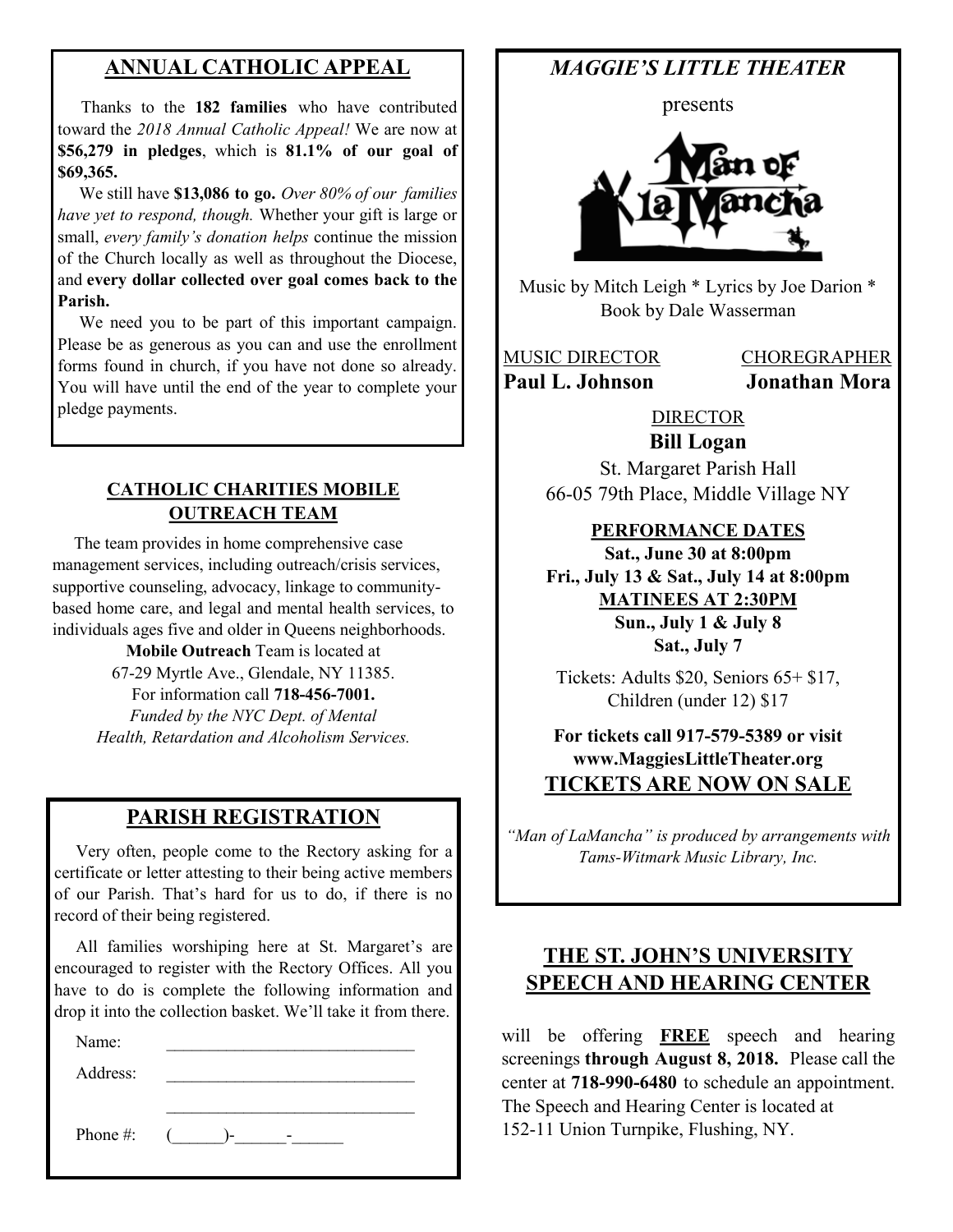

## *FROM THE ACADEMY*

Registration is ongoing; don't miss your spot in our great school! Call our office at **718-326- 0922** to schedule a tour. We have many great programs to offer, including our newly added STEM lab and Repole Tech Center. Scholarships are available. Contact us for more information.

## **T.A.C.H.S. PREP. PROGRAM**

#### **St. Agnes Academic H.S.**

July 30, to August 2, and August 6, to August 9, from 9:00am to 12:00pm. \$275pp. for more info. **718-353-6276** or **www.stagneshs.org**

#### **Msgr. McClancy Memorial H.S.**

Beginning September 8th, for the first seven Saturdays. For more information contact Ms. Rocco, **718-898-3800, ext. 3.**

#### **Cathedral Prep Father Troike Leadership Summer Program July 5 - July 27**

for all boys entering 7th, 8th, and Freshmen year at Cathedral. For info. call **718-592-6800 ext. 137.**

#### **SUMMER BIBLE CAMP**

St. Francis Prep is sponsoring a Bible Camp July 23-27, for children 4-7 years old. For more information or to register **sfponline.org** (families tab: *SFP Summary).*

#### **BISHOP'S GOLF CLASSIC**

 The 23rd Annual Bishop's Golf Classic will take place at North Hills Country Club, Manhasset, on Thursday, July 12. For information and registration, contact **desalesmedia.org/golf2018** or

**golfclassic@desalesmedia.org**

## **MEMORIALS AVAILABLE**

Many memorials for altar lamps, sanctuary lamps, and bread and wine are still available throughout the remainder of this year.

 Also, while we no longer celebrate private memorial Masses, families who wish to have an annual or "month's mind" Mass offered for a loved one can join in the memorial Mass celebrated each month for the repose of the souls of those buried from our church during the preceding month. Call the Rectory Offices to make the arrangements. The next memorial Mass will be celebrated at 11:45am Saturday, July 14.

 **The 2019 Mass Book will not be opened for a while yet, so take advantage of the remainder of the 2018 opening for Masses and Memorials.**



**THE ST. VINCENT dePAUL FOOD PANTRY** is located at 66-25 79 Place Middle Village, NY

#### **The pantry is open on WEDNESDAY AND SATURDAY from 10am to 12 Noon.**

**URGENT!** *Please continue to donate food over the summer. Our supplies are down.* **Needed:** *canned tuna, soup, fruits, beans (or dry) coffee, peanut butter and jelly, pasta. As always, thank you for your generosity.*

#### **RELIGIOUS EDUCATION REGISTRATION**

is **NOW** available either online at **www.stmargaretmv.com** or stop by the Religious Ed office at 66-25 79th Place on **Wednesdays, between 2 and 7pm.** For any other times, you can make an appointment by calling **646-953-4044.**

#### **SUMMER MASS SCHEDULE**

 Our full Mass schedule will remain unchanged during July and August. Please remember to dress appropriately and modestly out of respect for our Lord and one another. The A/C will be on; we don't want anyone catching cold for lack of clothing.